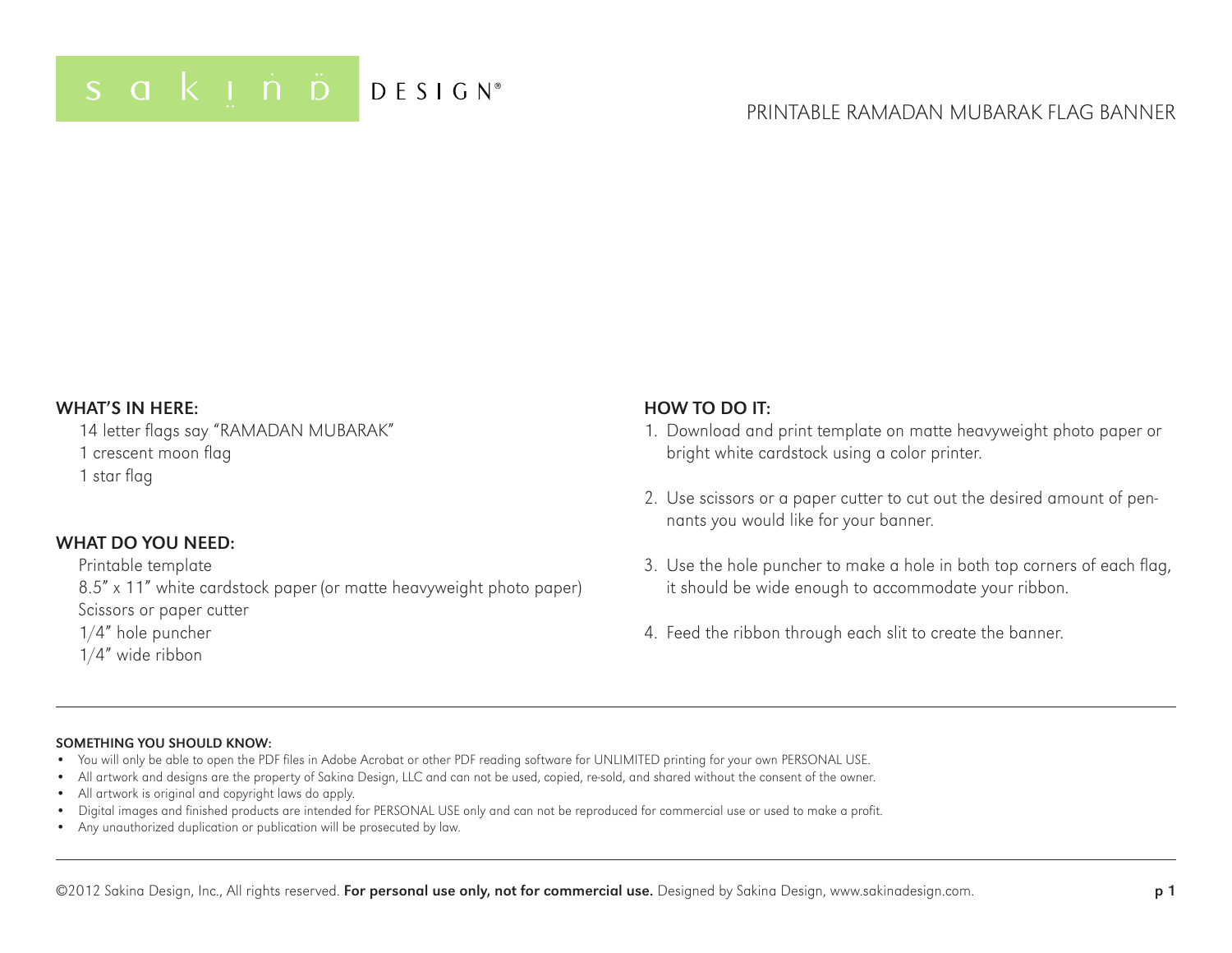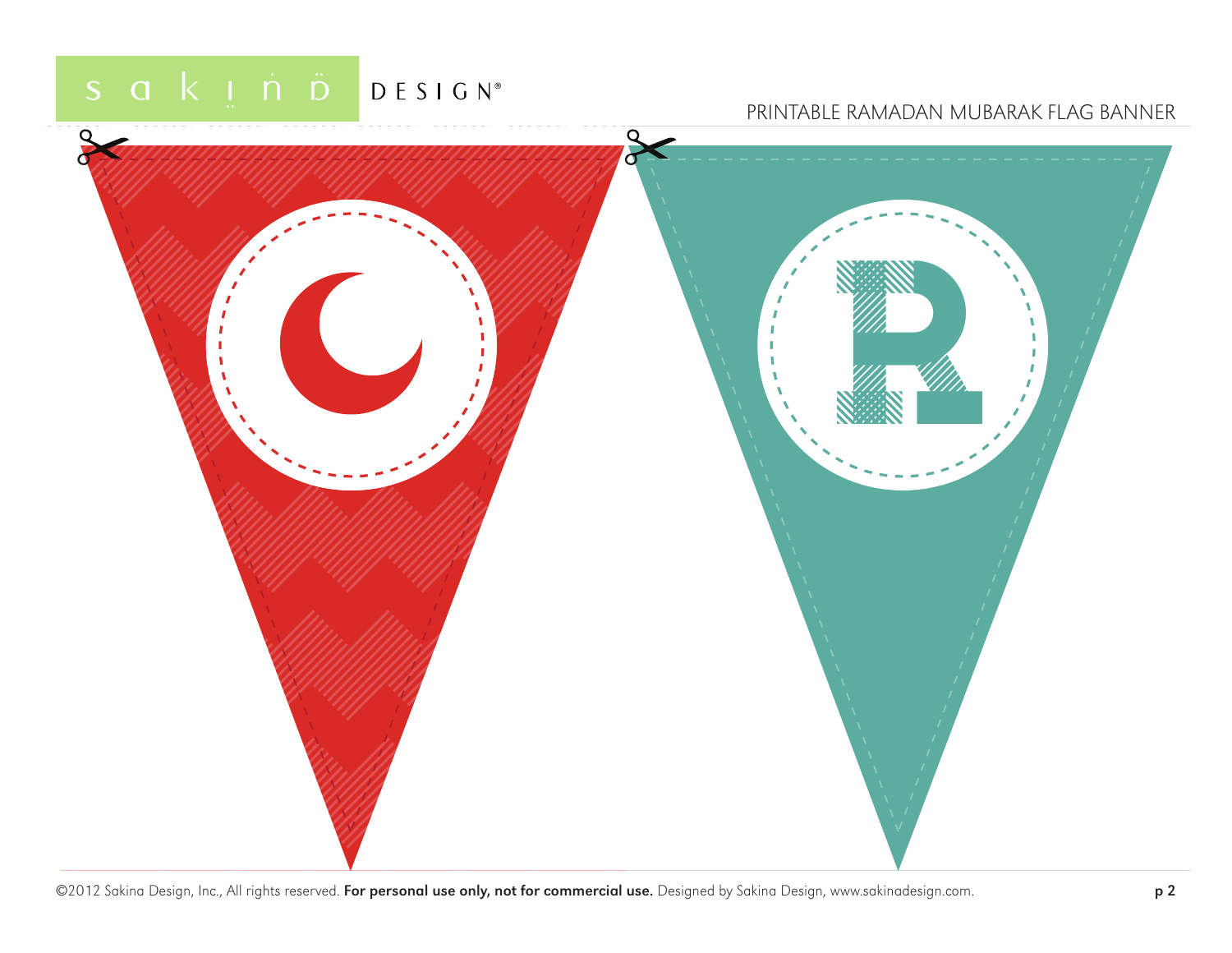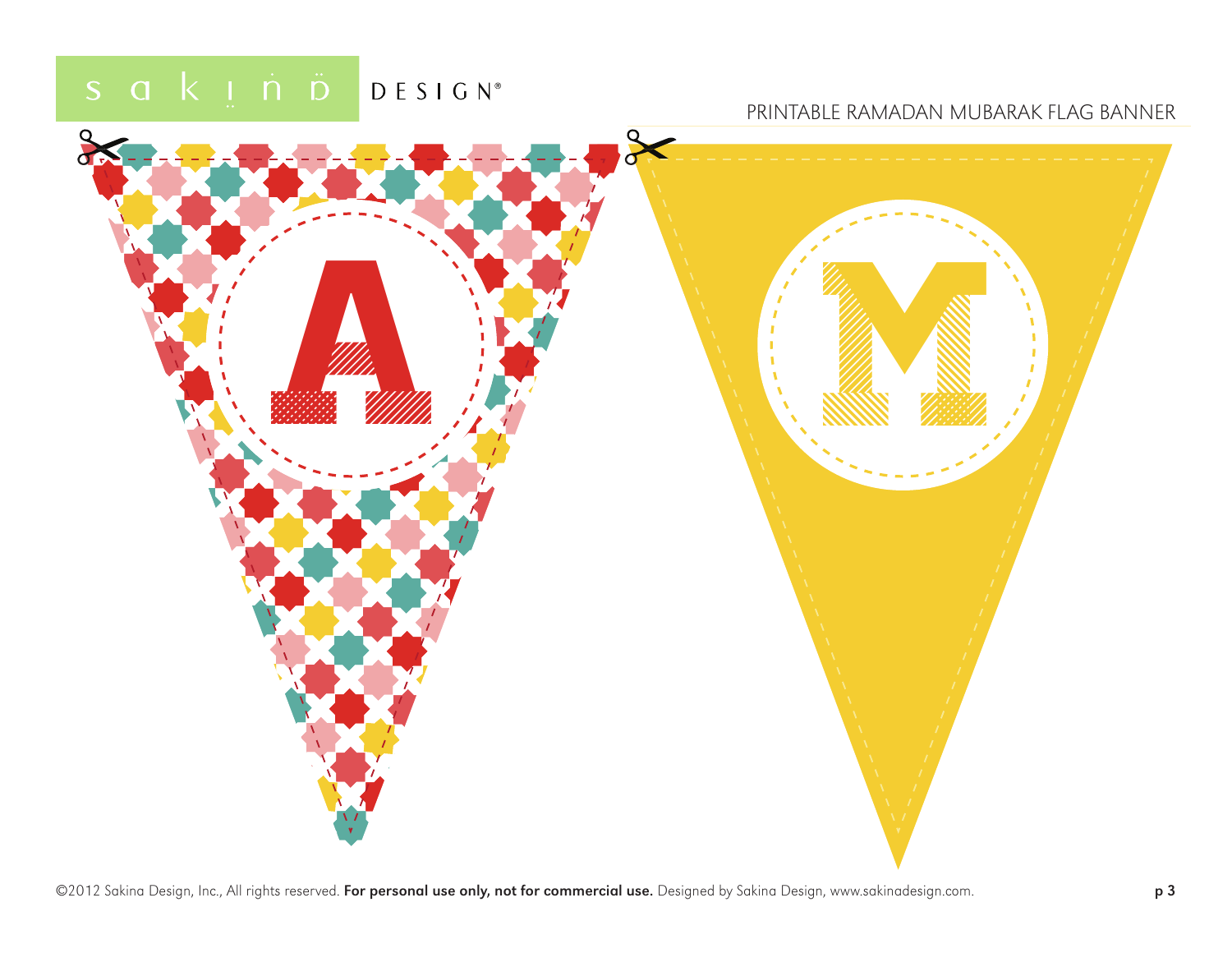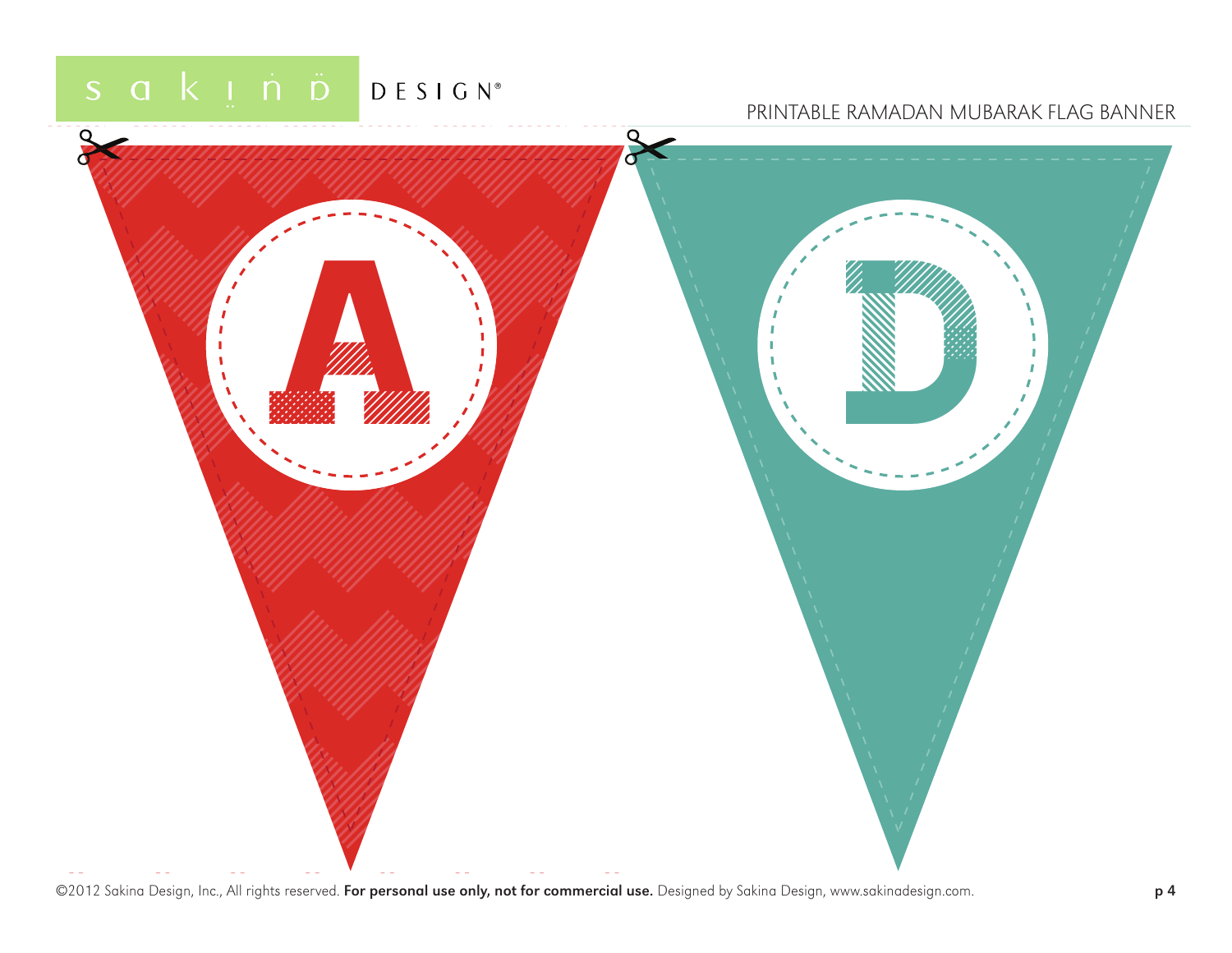![](_page_4_Picture_2.jpeg)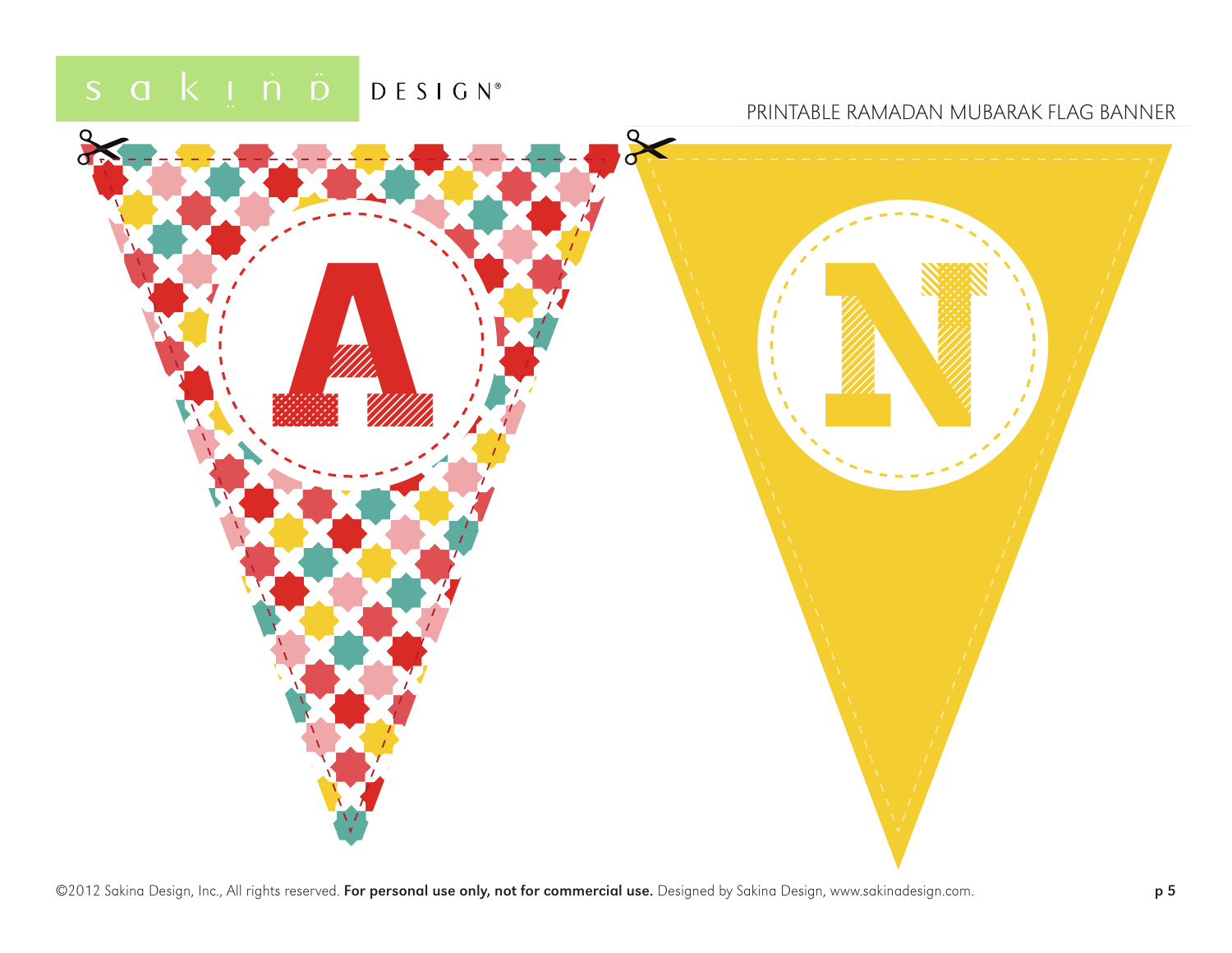![](_page_5_Picture_2.jpeg)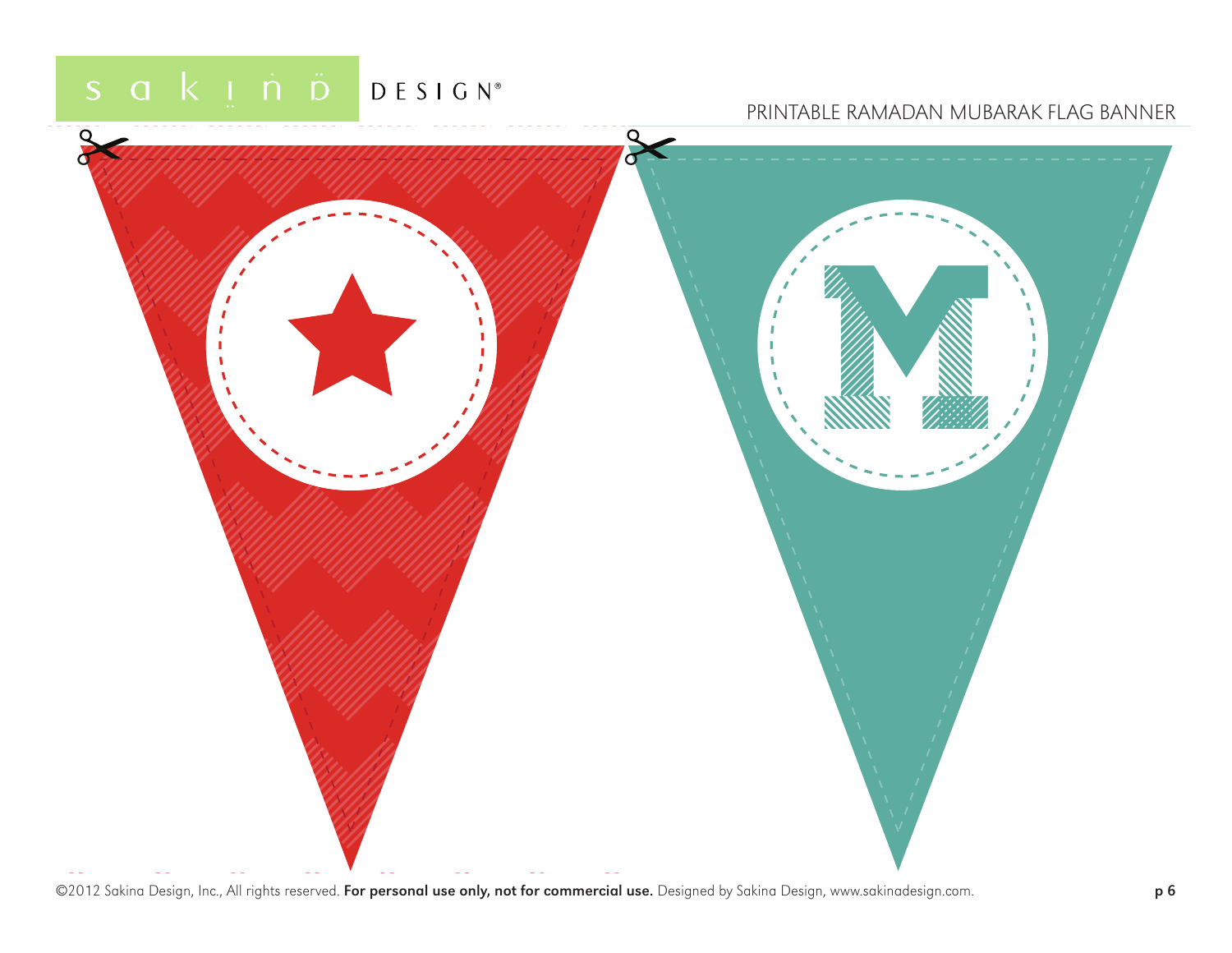![](_page_6_Picture_2.jpeg)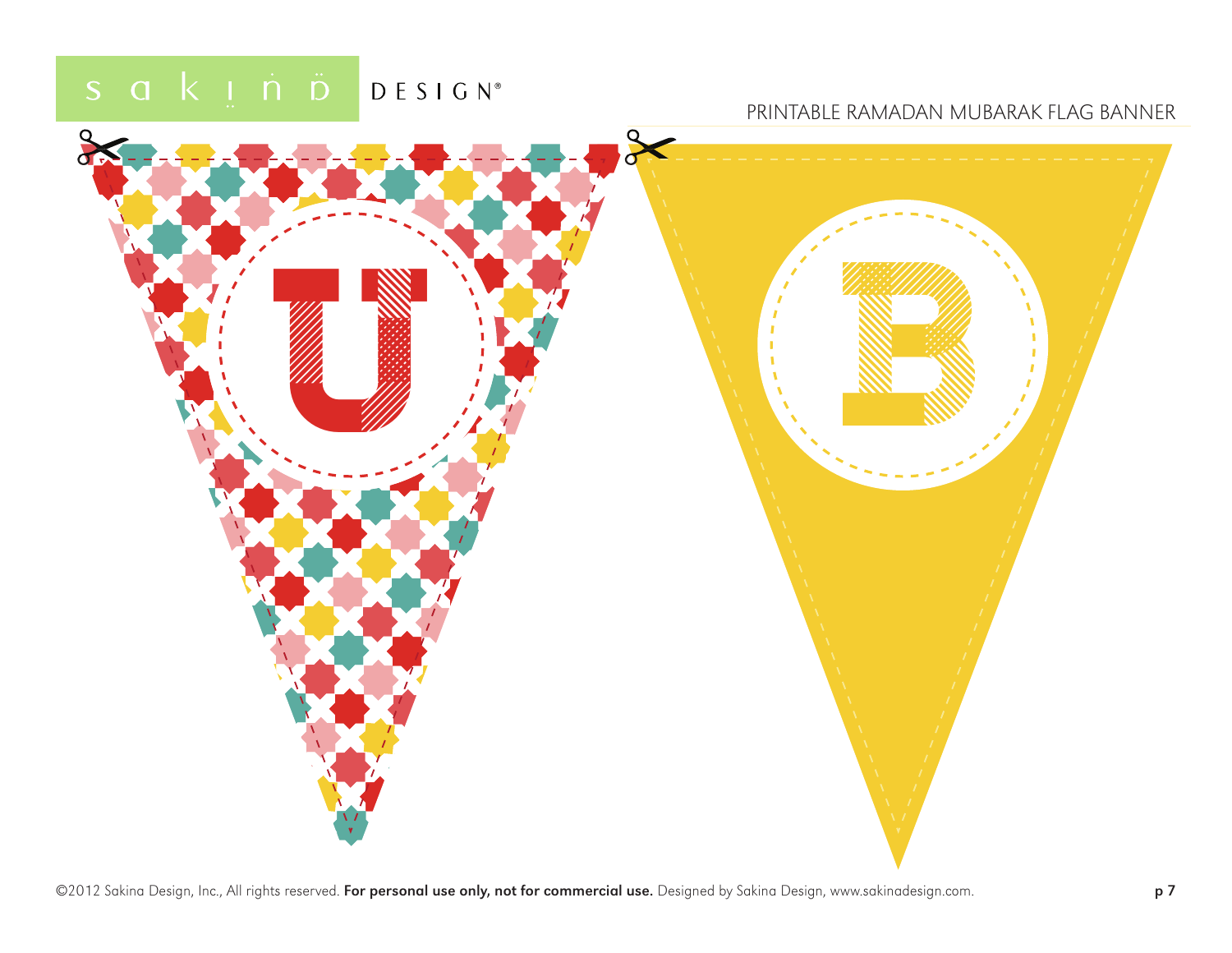![](_page_7_Picture_2.jpeg)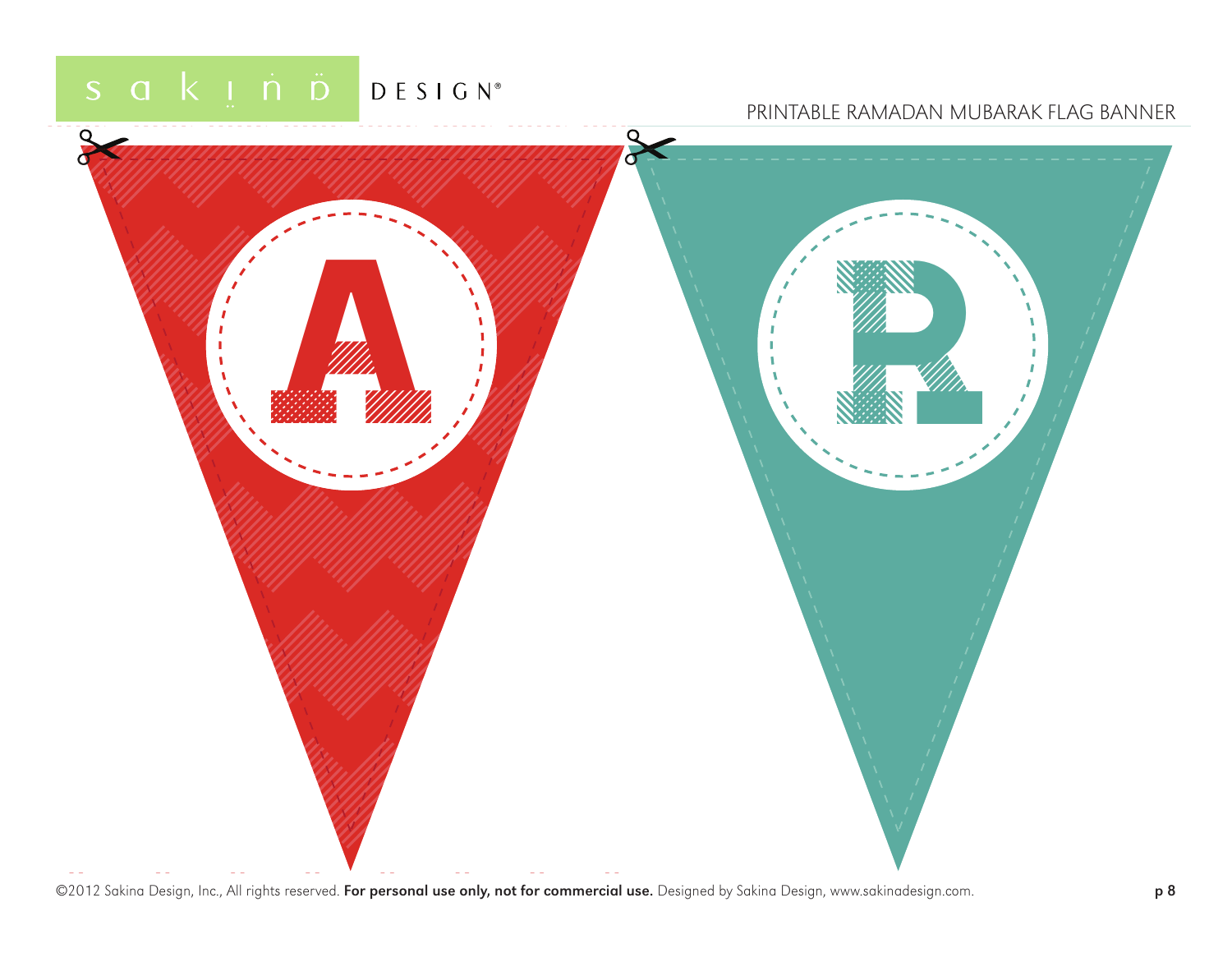![](_page_8_Picture_2.jpeg)